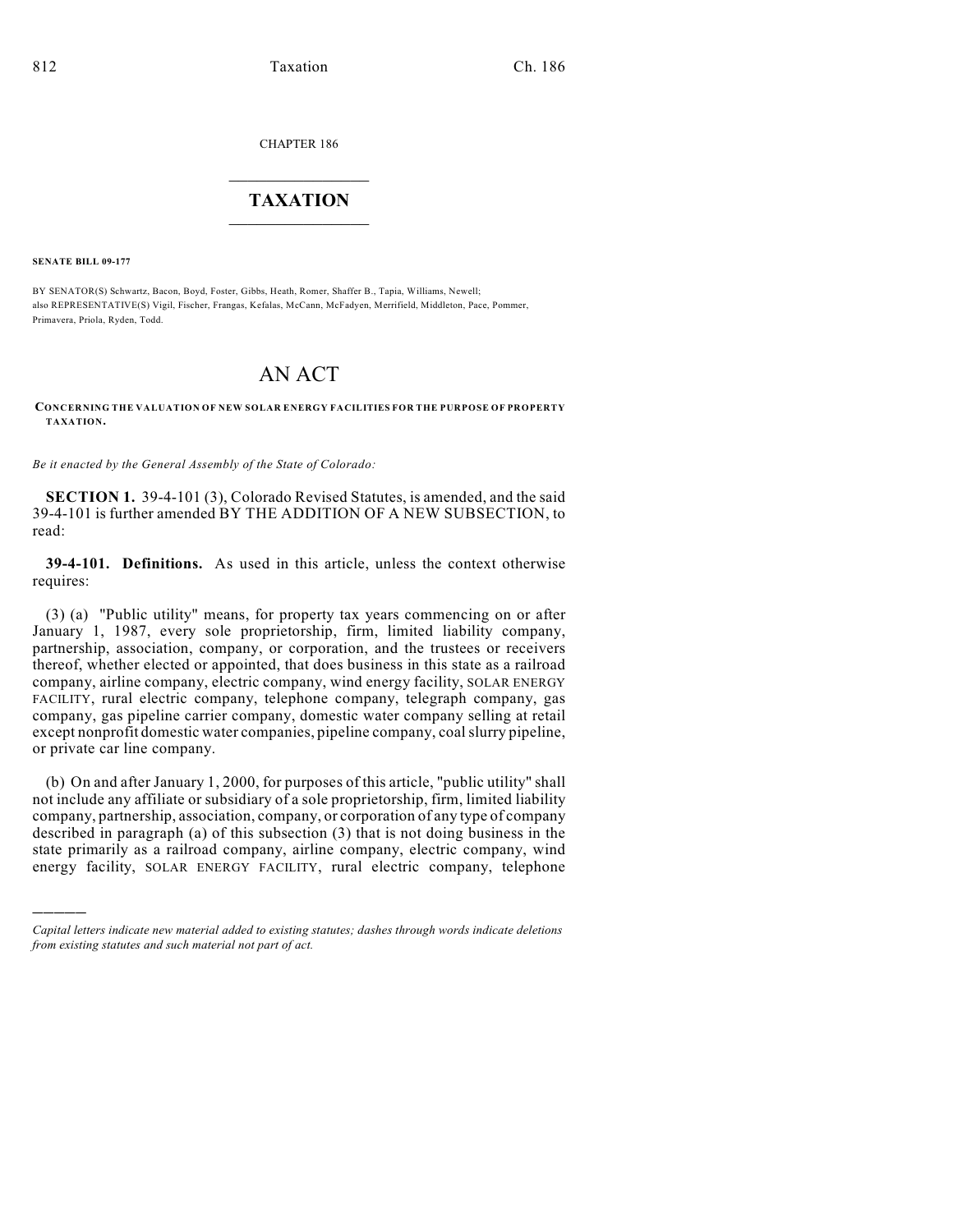## Ch. 186 Taxation **Taxation** 813

company, telegraph company, gas company, gas pipeline carrier company, domestic water company selling at retail except nonprofit domestic water companies, pipeline company, coal slurry pipeline, or private car line company. Valuation and taxation of any such affiliate or subsidiary of a public utility as defined in paragraph (a) of this subsection (3) shall be assessed pursuant to article 5 of this title.

(3.5) "SOLAR ENERGY FACILITY" MEANS A NEW FACILITY FIRST PLACED IN PRODUCTION ON OR AFTER JANUARY 1, 2009, THAT USES REAL AND PERSONAL PROPERTY, INCLUDING BUT NOT LIMITED TO ONE OR MORE SOLAR ENERGY DEVICES, AS DEFINED IN SECTION 38-32.5-100.3 (2), C.R.S., LEASEHOLDS, AND EASEMENTS, TO GENERATE AND DELIVER TO THE INTERCONNECTION METER ANY SOURCE OF ELECTRICAL, THERMAL, OR MECHANICAL ENERGY IN EXCESS OF TWO MEGAWATTS BY HARNESSING THE RADIANT ENERGY OF THE SUN AND THAT IS NOT PRIMARILY DESIGNED TO SUPPLY ELECTRICITY FOR CONSUMPTION ON SITE.

**SECTION 2.** 39-4-102 (1) (e) (II), the introductory portion to 39-4-102 (1.5), and 39-4-102 (1.5) (a), (1.5) (b) (I), (1.5) (b) (IV), (1.5) (b) (V), (1.5) (c), and (1.5) (d), Colorado Revised Statutes, are amended to read:

**39-4-102. Valuation of public utilities.** (1) The administrator shall determine the actual value of the operating property and plant of each public utility as a unit, giving consideration to the following factors and assigning such weight to each of such factors as in the administrator's judgment will secure a just value of such public utility as a unit:

(e) (II) For purposes of this paragraph (e), "renewable energy" has the meaning provided in section 40-1-102 (11), C.R.S., but shall not include energy generated from a wind energy facility OR A SOLAR ENERGY FACILITY.

(1.5) The administrator shall determine the actual value of a wind energy facility OR A SOLAR ENERGY FACILITY as follows:

(a) The general assembly hereby declares that consideration by the administrator of the cost approach and market approach to the appraisal of a wind energy facility OR A SOLAR ENERGY FACILITY results in valuations that are neither uniform nor just and equal because of wide variations in the production of energy from wind turbines AND SOLAR ENERGY DEVICES, AS DEFINED IN SECTION 38-32.5-100.3 (2), C.R.S., because of the uncertainty of wind AND SUNLIGHT available for energy production, and because the cost of constructing a wind energy facility OR A SOLAR ENERGY FACILITY is significantly more expensive than CONSTRUCTING any other utility production facility. Therefore, in the absence of preponderant evidence shown by the administrator that the use of the cost approach and market approach results in uniform and just and equal valuation, a wind energy facility OR A SOLAR ENERGY FACILITY shall be valued based solely upon the income approach.

(b) (I) The actual value of a wind energy facility OR A SOLAR ENERGY FACILITY shall be at an amount equal to a tax factor times the selling price at the interconnection meter.

(IV) As used in this paragraph (b), "tax factor" means a factor annually established by the administrator. The tax factor shall be a number that when applied